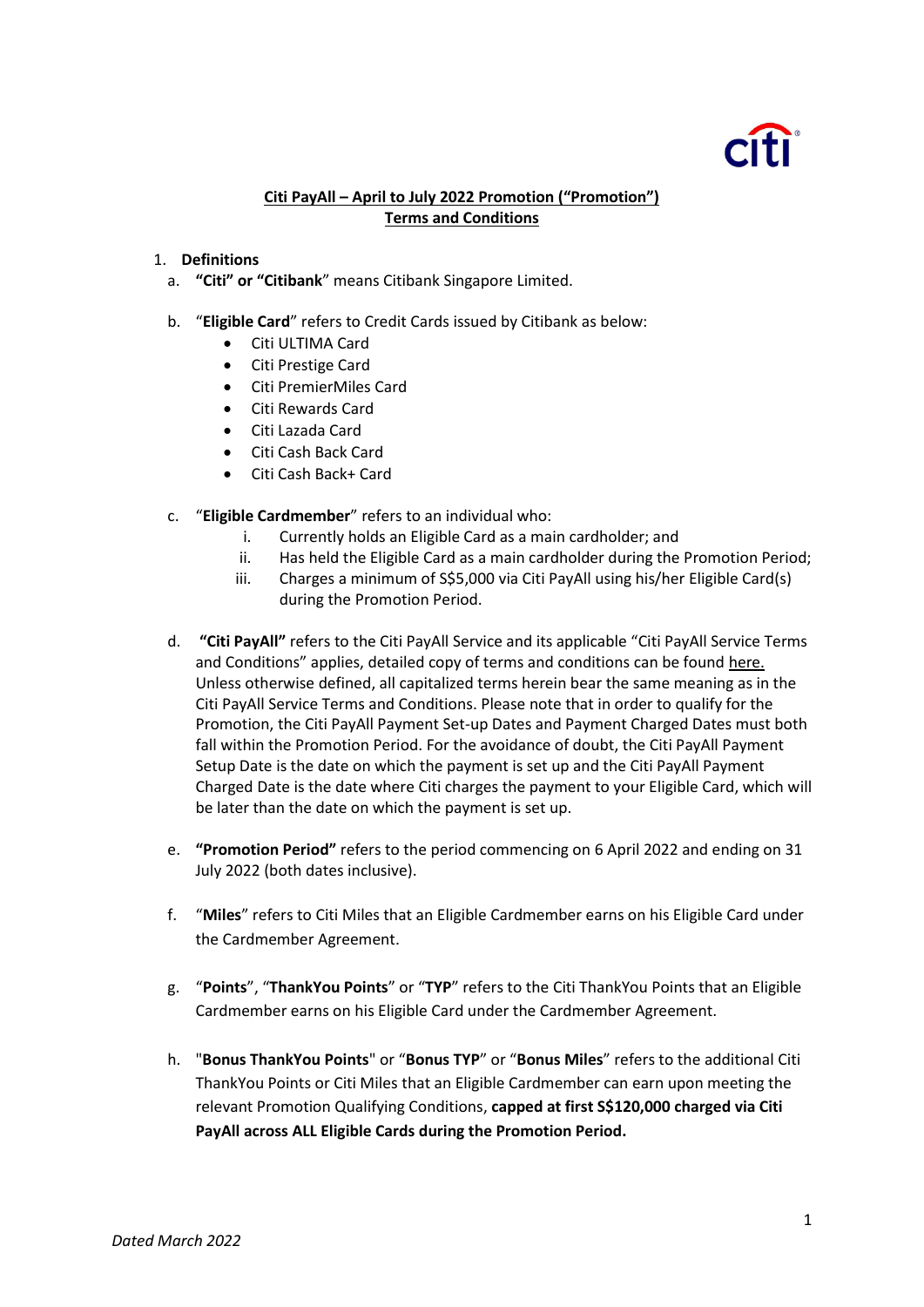- i. "Gift" refers to the GrabFood promotion code with a denomination of S\$25 and each usage of the code is for an amount of S\$25. When using the code, if the purchase is less than the value of voucher (S\$25), no refunds of the unutilized portion of the code will be refunded to the Eligible Customer. Likewise, if the purchase when using the code is above the value of voucher (S\$25), the cost of the purchase in excess will be borne by the Eligible Customer. Citibank reserves the right to replace the Gift with one or more items of similar value at its reasonable discretion. The promotion code is nonexchangeable, non-transferable, not redeemable for cash, and cannot be combined with other promo codes.
- j. "**Miles**" are calculated based on a conversion rate of 2.5 ThankYou Points equals to 1 mile. Actual conversion rate may differ at the time of conversion.
- k. For the purposes of these terms and conditions, (i) references to one gender includes all genders and (ii) references to the plural include the singular and vice versa.

# 2. **Promotion Mechanics ("Promotion Qualifying Conditions")**

For details on how the Bonus TYP or Bonus Miles^ will be awarded, please see below for every Eligible Card:

- a. An Eligible Citi ULTIMA Cardmember will be awarded an additional 2.25 Points for every S\$1 charged via Citi PayAll to his Eligible Card within the Promotion Period. \*
- b. An Eligible Citi Prestige Cardmember will be awarded additional 3 Points for every S\$1 charged via Citi PayAll to his Eligible Card within the Promotion Period. \*
- c. An Eligible Citi PremierMiles Cardmember will be awarded additional 1.3 Citi Miles for every S\$1 spent on any Eligible Transaction charged to his Eligible Card within the Promotion Period. \*
- d. An Eligible Citi Rewards Cardmember will be awarded additional 5.25 Points for every S\$1 spent on any Eligible Transaction charged to his Eligible Card within the Promotion Period. \*
- e. Eligible Cardmembers who have never made any Citi PayAll transactions prior to the Promotion Period and complete a minimum of 1 Citi PayAll transaction within the Promotion Period will earn S\$50 in GrabFood vouchers. For the avoidance of doubt, Eligible Cardmembers must also meet the minimum Citi PayAll spend of S\$5,000 during the promotion period to qualify for the gift of S\$50 in GrabFood vouchers \*

\* *Please note that to qualify for the Promotion, the Citi PayAll Payment Set-up Dates and Payment Charged Dates must both fall within the Promotion Period. For the avoidance of doubt, the Citi PayAll Payment Setup Date is the date on which the payment is set up and the Citi PayAll Payment Charged Date is the date where Citi charges the payment to your Eligible Card, which will be later than the date on which the payment is set up.*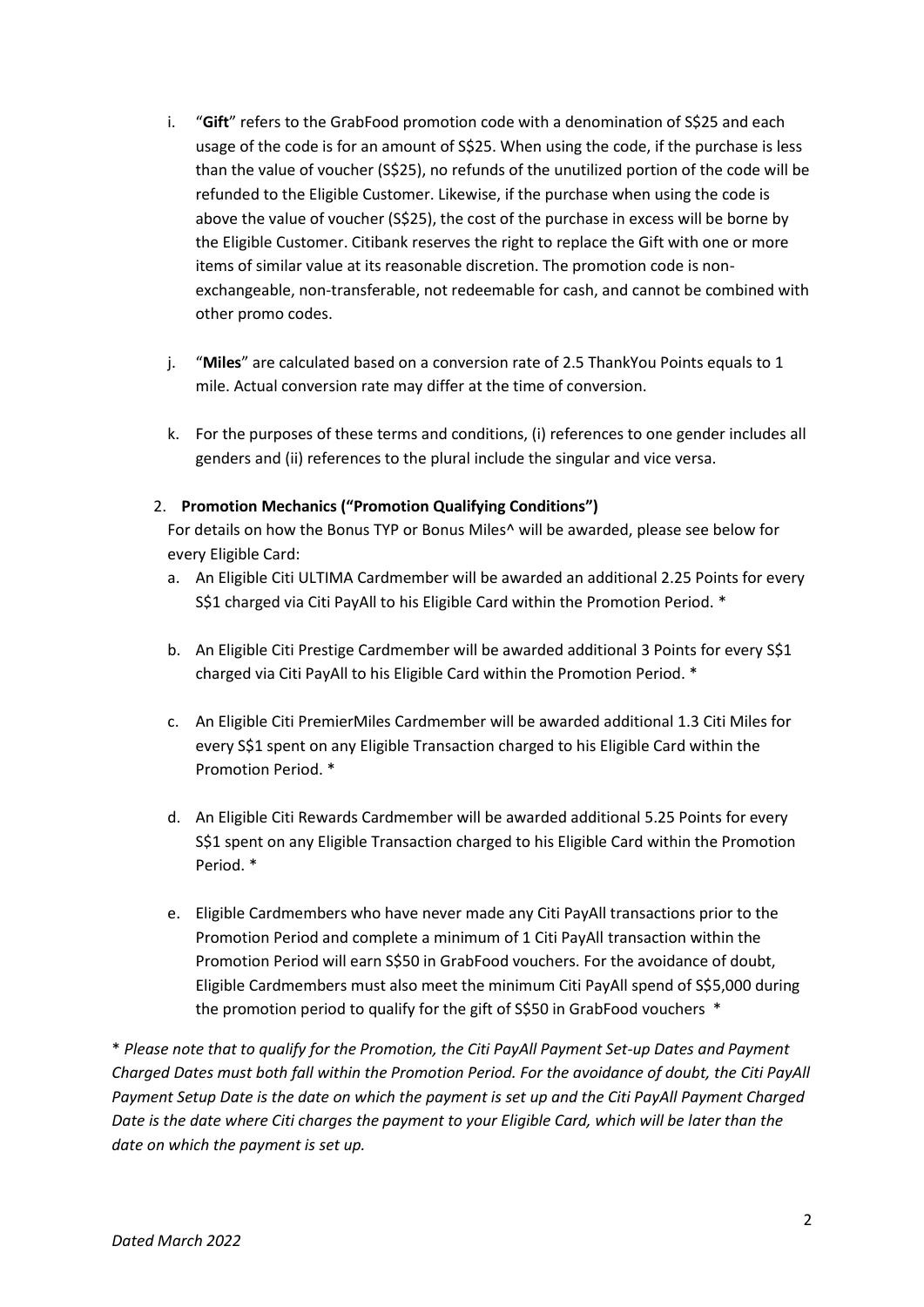| <b>Eligible Card</b>         | <b>Under Existing Earn Rate</b>              |                                               | <b>Points or Miles Earned Under this</b><br>Promotion/Gift (Cap^ applies, pls<br>see below) |                                               | <b>Total Points or</b><br><b>Miles Earned</b><br>under this |
|------------------------------|----------------------------------------------|-----------------------------------------------|---------------------------------------------------------------------------------------------|-----------------------------------------------|-------------------------------------------------------------|
|                              | <b>Base Points or</b><br><b>Miles Earned</b> | <b>Bonus Points or</b><br><b>Miles Earned</b> | <b>Base Points or</b><br><b>Miles Earned</b>                                                | <b>Bonus Points or</b><br><b>Miles Earned</b> | <b>Promotion</b><br>(Cap^ applies,<br>pls see below)        |
| Citi ULTIMA<br>Card          | 4 Points per S\$1<br>charged                 | N/A                                           | 4 Points per S\$1<br>charged                                                                | 2.25 Point per<br>S\$1 charged                | 6.25 Points (2.5<br>Miles) per S\$1<br>charged              |
| Citi Prestige<br>Card        | 3.25 Points per<br>S\$1 charged              | N/A                                           | 3.25 Points per<br>S\$1 charged                                                             | 3 Points per S\$1<br>charged                  | 6.25 Points (2.5)<br>Miles) per S\$1<br>charged             |
| Citi<br>PremierMiles<br>Card | 1.2 Miles per<br>S\$1 charged                | N/A                                           | 1.2 Miles per<br>S\$1 charged                                                               | 1.3 Miles per<br>S\$1 charged                 | 2.5 Miles per<br>S\$1 charged                               |
| Citi Rewards<br>Card         | 1 Point per S\$1<br>charged                  | N/A                                           | 1 Point per S\$1<br>charged                                                                 | 5.25 Points per<br>S\$1 charged               | 6.25 Points (2.5<br>Miles) per S\$1<br>charged              |

3. ^Cap: The aggregate amount of Bonus Points and Bonus Miles earned will be capped at first S\$120,000 charged via Citi PayAll across ALL Eligible Cards during the Promotion Period. An illustration of how the cap is as set out below. [Illustration is as set out below]

# **Illustration 1: Maximum Bonus Points or Miles earned under this promotion for each card type**

| <b>Eligible Card</b>         | <b>Amount spent</b><br>via Citi PayAll<br>during the<br><b>Promotion</b><br>Period | <b>Bonus Points or Miles Earned</b><br><b>Under this Promotion/Gift</b><br>(Cap applies)<br><b>Bonus Points or Miles Earned</b> | <b>Maximum Bonus Points or</b><br><b>Miles Earned under this</b><br><b>Promotion for each card</b><br>type (Cap applies) |
|------------------------------|------------------------------------------------------------------------------------|---------------------------------------------------------------------------------------------------------------------------------|--------------------------------------------------------------------------------------------------------------------------|
| Citi ULTIMA<br>Card          | S\$120,000                                                                         | 2.25 Point per S\$1 charged                                                                                                     | 270,000 Points                                                                                                           |
| Citi Prestige<br>Card        | S\$120,000                                                                         | 3 Points per S\$1 charged                                                                                                       | 360,000 Points                                                                                                           |
| Citi<br>PremierMiles<br>Card | S\$120,000                                                                         | 1.3 Miles per S\$1 charged                                                                                                      | 156,000 Miles                                                                                                            |
| Citi Rewards<br>Card         | S\$120,000                                                                         | 5.25 Points per S\$1 charged                                                                                                    | 630,000 Points                                                                                                           |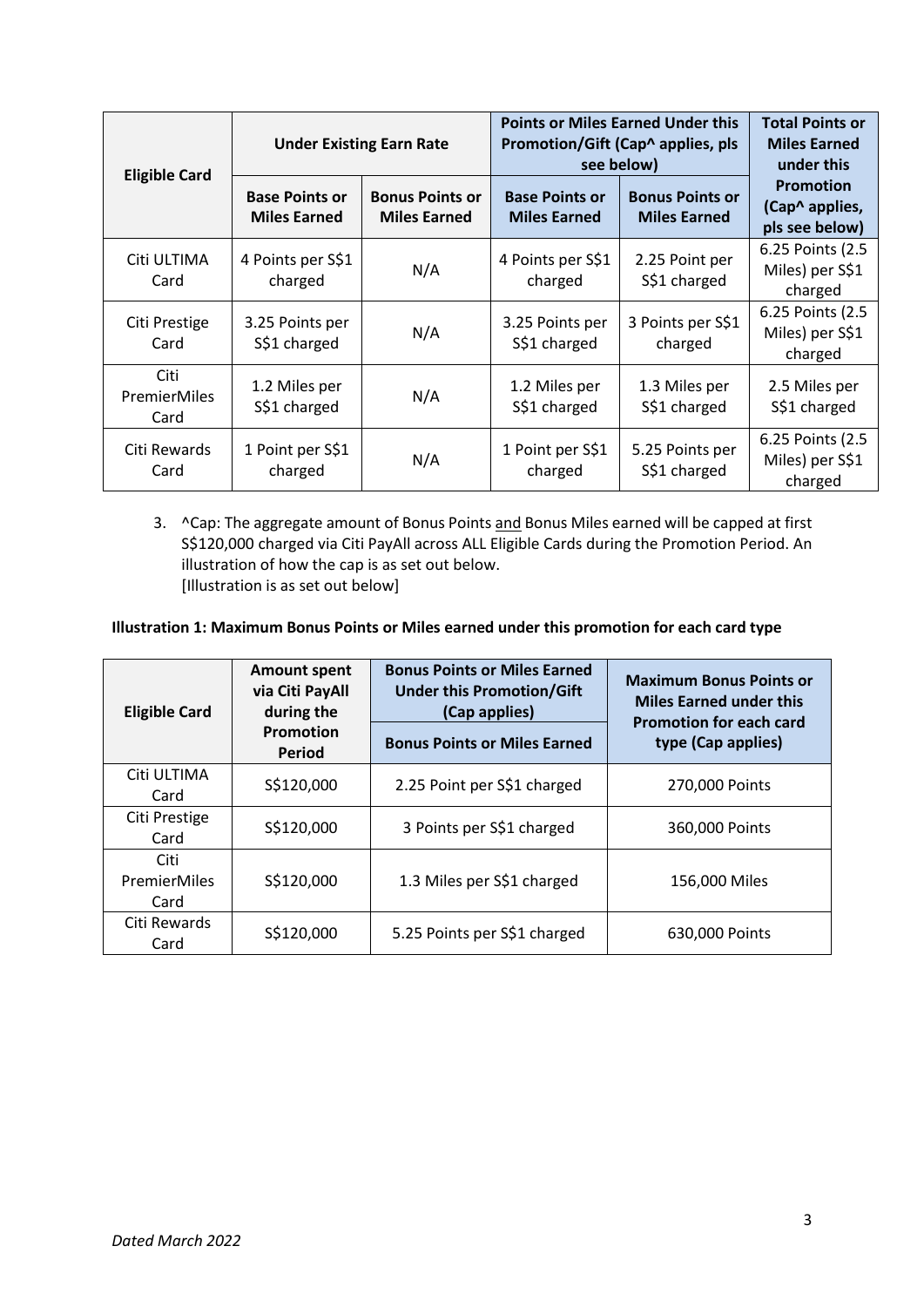**Illustration 2: The aggregate amount of Bonus Points and Bonus Miles earned will be capped at first S\$90,000 charged via Citi PayAll across ALL Eligible Cards during the Promotion Period.**

- Customer A's spend of S\$40,000 in April 2022 via Citi PayAll is eligible for 90,000 bonus Points on his/her ULTIMA Card
- Customer A's spend of S\$40,000 in May 2022 via Citi PayAll is eligible for 120,000 bonus Points on his/her Citi Prestige Card
- Customer A's spend of S\$40,000 in June 2022 via Citi PayAll is eligible for 52,000 bonus Miles on his/her Citi PremierMiles Card
- Customer A's spend of S\$10,000 in July 2022 via Citi PayAll on his/her Citi Rewards Card is not eligible for any bonus Points, as the aggregate amount of Bonus Points and Bonus Miles earned will be capped at **first S\$120,000 charged via Citi PayAll across ALL Eligible Cards** during the Promotion Period.

| <b>Customer</b> | <b>Eligible Card</b>                        | Amount spent via<br><b>Citi PayAll during</b><br>the Promotion<br>Period | <b>Month in which Citi</b><br><b>PayAll transactions</b><br>were charged | <b>Bonus Points or Miles</b><br><b>Earned under this Promotion</b> |
|-----------------|---------------------------------------------|--------------------------------------------------------------------------|--------------------------------------------------------------------------|--------------------------------------------------------------------|
| Customer<br>A   | S\$40,000<br>Citi ULTIMA Card<br>April 2022 |                                                                          |                                                                          | 90,000 Points                                                      |
|                 | Citi Prestige Card                          | S\$40,000                                                                | May 2022                                                                 | 120,000 Points                                                     |
|                 | Citi PremierMiles<br>Card                   | S\$40,000                                                                | June 2022                                                                | 52,000 Miles                                                       |
|                 | Citi Rewards<br>Card                        | S\$10,000<br><b>July 2022</b>                                            |                                                                          | Not Applicable                                                     |

- 4. Subject to clause 5 below, Bonus Points or Bonus Miles earned pursuant to this Promotion will be credited into the Eligible Cardmembers' Eligible Card account within twelve (12) weeks from the end of the Promotion Period.
- 5. An Eligible Customer will receive a notification sent via SMS and/or email containing redemption details of the Gift (S\$50 in GrabFood vouchers) within twelve (12) weeks from the end of the Promotion Period. For the avoidance of doubt, if the Eligible Customer cancels the Citi PayAll Payment Setups prior to the completion of the respective payments, Citibank reserves the right to forfeit/clawback the Gift or debit the value of the Gift from the Eligible Card account. The Gift will be subject to additional terms and conditions of the supplier.
- 6. In the event that the Eligible Cardmember has made a spend to Citi PayAll on his/her Eligible Card within the Promotion Period, but has some of his/her transactions made during the Promotion Period reversed/refunded/rejected, Citibank reserves the right to forfeit/clawback, whether fully or partially, the Bonus Points or Miles or cash back earned under this Promotion.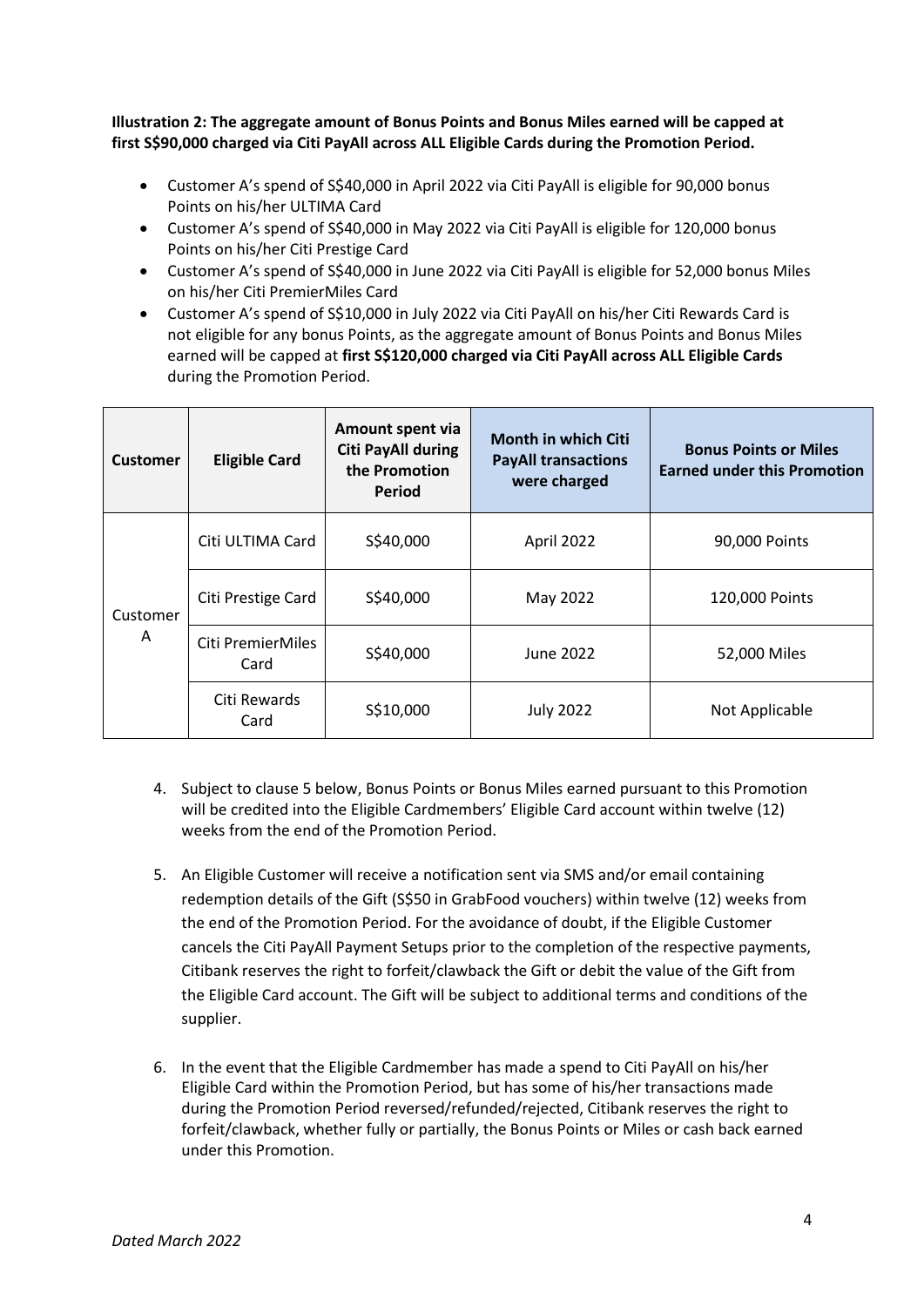- 7. An Eligible Cardmember whose Eligible Card is closed/terminated and/or suspended (whether closed/terminated/suspended by the Eligible Cardmember or Citibank or for any reason whatsoever) during the Promotion Period or before the fulfilment of the Gift, will not be entitled to participate in the program and receive the Gift on or after the date on which the Eligible Card is closed/suspended/terminated.
- 8. Citibank shall not be responsible for the quality, merchantability or the fitness for any purpose or any other aspect of the products and/or services provided by third parties. Citibank shall not at any time be responsible or held liable for any loss, injury, damage or harm suffered by or in connection with the products and/or services provided by third parties.
- 9. The use and redemption of Citi ThankYou points is governed by the Citibank ULTIMA Cardmember's Agreement (for Citi ULTIMA Card), the Citibank Prestige Cardmember's Agreement (for Citi Prestige Card) and Citi ThankYou Rewards Program Terms and Conditions, all of which are available at [www.citibank.com.sg.](http://www.citibank.com.sg/)
- 10. The use and redemption of Citi Miles is governed by the Citibank PremierMiles Cardmember's Agreement (for Citi PremierMiles Card) which is available at [www.citibank.com.sg.](http://www.citibank.com.sg/)
- 11. Citibank has the right to debit from the Eligible Cardmember's account, even if such debiting will cause the Eligible Cardmember's account to go into a negative rewards balance, any miles already credited to such card account in respect of any refunded, cancelled or disputed Eligible Transactions or in the event that Citibank had erroneously credited these into the Eligible Cardmember's account.
- 12. Strictly no gaming of this promotion is allowed (for example if the transactions are not genuine transactions and conducted for the main purpose of gaining Citi ThankYou Points or Citi Miles) and Citibank's decision/determination on whether gaming of this promotion has occurred is final and binding
- 13. Unless otherwise stated, this Promotion is not valid in conjunction with other promotions, discounts or vouchers.
- 14. Citibank reserves the right to replace the Gift with one or more items of similar value at its reasonable discretion and to terminate this Promotion, add, delete or change any of these terms and conditions at any time.
- 15. Citibank shall not be liable in any way to any Eligible Cardmember for any loss or damage or expense arising out of or in connection with the Promotion, including without limitation, from any late or non-receipt of SMS notifications, error in computing, any breakdown or malfunction in any computer system, mobile phone or equipment.